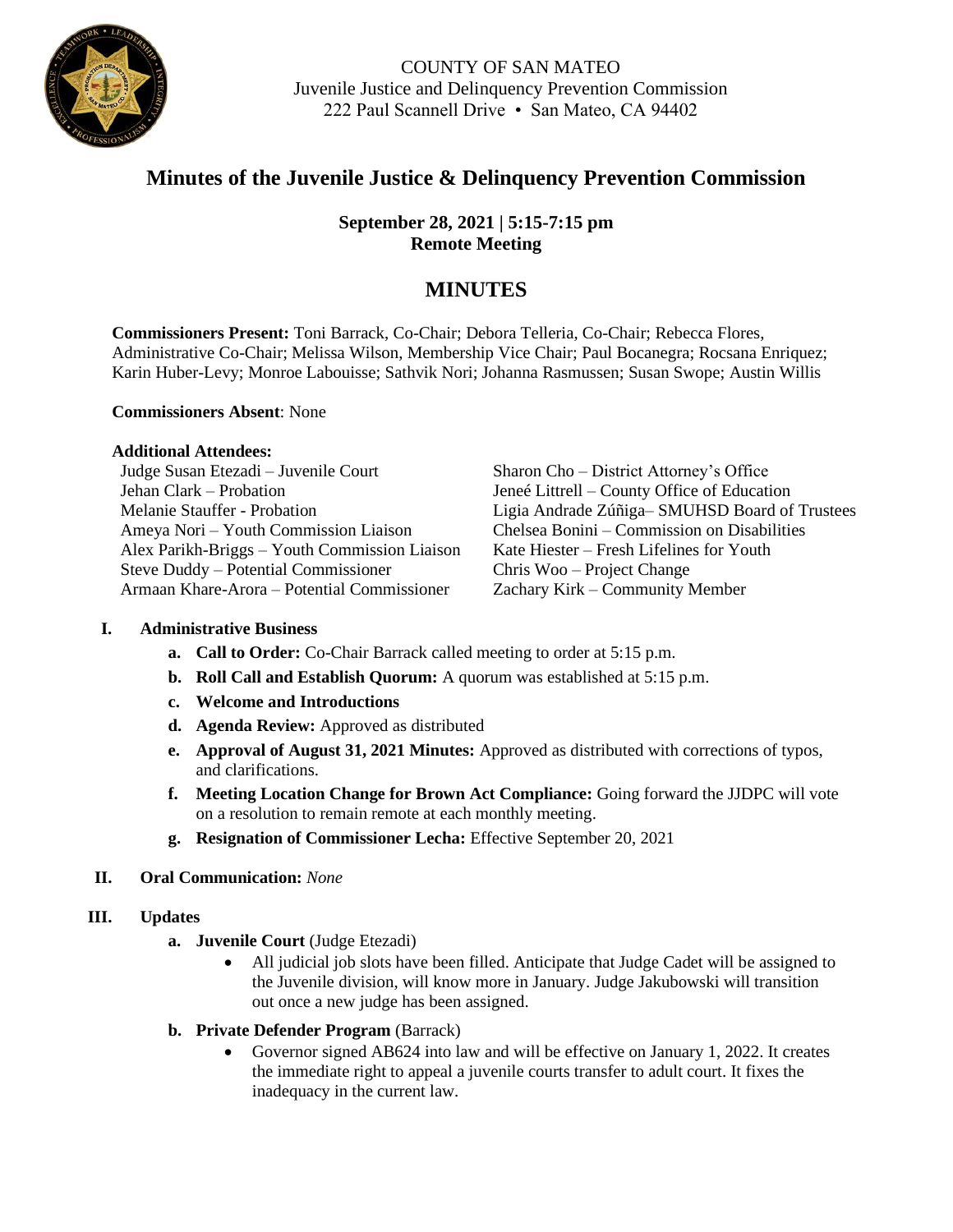

COUNTY OF SAN MATEO Juvenile Justice and Delinquency Prevention Commission 222 Paul Scannell Drive • San Mateo, CA 94402

- **c. District Attorney Office (**Cho**)**
	- No update
- **d. Behavioral Health & Recovery Services** (Pena)
	- No update
- **e. County Office of Education** (Littrell)
	- Sibané Parcels has been promoted to an HR position and assistant principal, Shelly Johnson will become the principal of the Court and Community Schools. Brad Ostrander will be the School Climate coordinator/administrator. He has a background in social emotional learning.
	- Enrollment is down in the facilities. There is an increased number of students at Gateway that have social and emotional mental health needs that have not been met.
	- Continue to work with school districts so that students have support. Transforming Gateway to be a model of restoration with a more active mental health support system. There are currently 10 students at Gateway, but have the capacity to serve 60.
- **f. Probation** (Stauffer, Clark)
	- No youth in placement; 11 youth receiving AB12 services; five youth in DJJ and we anticipate one will be paroled next month; three on six-month informal contract; 18 DPOs.
	- 15 youth at YSC (14 male/1 female) and two at Camp Kemp; 148 youth on probation (general, intensive, and specialty cases); 72 youth in the assessment center investigations unit; 12 youth on EMP; 61% of youth are Hispanic/Latino.
	- Operations continue to be the same in terms of school. Still on COVID-19 watchlist and have suspended visits from families and outside service providers until October 4<sup>th</sup>.

#### **g. HSA, Children and Family Services** (Telleria)

- As of September 1, 2021 there were 179 youth in placement; 42.5% of youth are placed out of county, with 16% outside of the contiguous Bay Area counties; no youth are placed in a locked facility or out of state; 34% of youth are placed with relatives.
- Youth in out of home placement: Asian/Pacific Islander 15.1%, Black 14%, Latino 48.6%, White 21.8%, Unknown 6%.
- Youth in STRTP: Black 50%, Latino 16.7%, White 33.3%.
- Youth in 241.1 Status: Asian/Pacific Islander 7.1%, Black 14.3%, Latino 57.1%, White 21.4%.

#### **IV. Inspections** (Flores)

• Review of Camp Kemp Inspection Report. Commissioner Telleria moved to approve the inspection report on behalf of the Camp Kemp inspection team. The motion passed unanimously.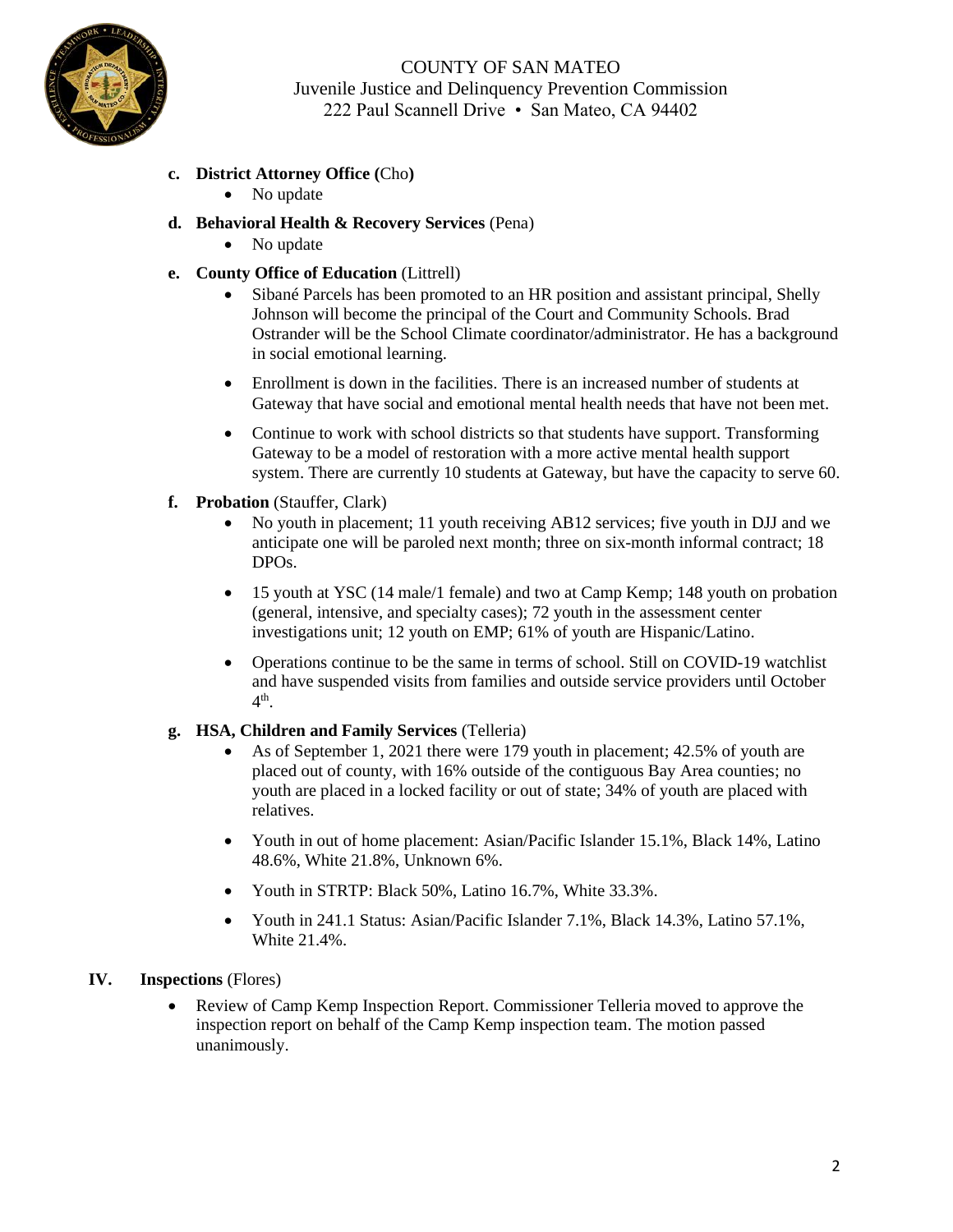

- Review of Canyon Oaks Inspection Report. Commissioner Swope moved to approve the inspection report on behalf of the Canyon Oaks inspection team. The motion passed unanimously.
- YSC inspection took place on September 24, 2021. Commissioners are working on putting the report together for review and approval.
- School inspections are scheduled for September 23 and 30, 2021.

## **V. After School Project Phase II** (Barrack, Huber-Levy)

- The final report for Phase I and the Project Plan for Phase II are complete.
- There is new funding coming through significant grants for after school programs. There is an opportunity to improve the after-school environment with these resources.
- Commissioner Barrack made a motion to distribute the final report for Phase I and to approve the Project Plan for Phase II on behalf of the project team. The motions passed unanimously.

#### **VI. 2021 Project Plan Updates**

- **a. Alternatives to Incarceration** (Bocanegra, Labouisse)
	- The Board of Supervisors will vote on Oct. 5th on the Commission's resolution to form a working group to address the institutional environment at the YSC.
- **b. Communicate with Elected Officials** (Bocanegra, Enriquez, Labouisse)
	- Met with San Mateo City Council member and Deputy Mayor, Rick Bonilla and SMC School Board of Trustees member, Noelia Corzo, who is running for Supervisor Carole Groom's position.
	- Setting up meetings with Menlo Park City Council member, Ray Mueller and Redwood City Council member, Mike Smith.
- **c. Peer Court** (Willis, Wilson)
	- Met with Supervisors Canepa and Pine and they are interested in funding the program. Continue to explore a relationship with YTJ.
- **d. Dashboard** (Barrack, Telleria)
	- Revealed new annual graphs which will also be posted on the JJDPC website.
- **e. Increase School Attendance** (Enriquez, Swope)
	- Committee met on September  $17<sup>th</sup>$  and are working with the County Office of Education. Project deliverables may change.
- **f. Diversion program** (Swope, Telleria, Willis)
	- Have spoken with most of the police departments. Diversion programs vary by city; some cities have no diversion program; some have inactive or recently discontinued programs. There are four active diversion programs in San Mateo County including: Redwood City, San Mateo, Probation and the Sheriff's department.